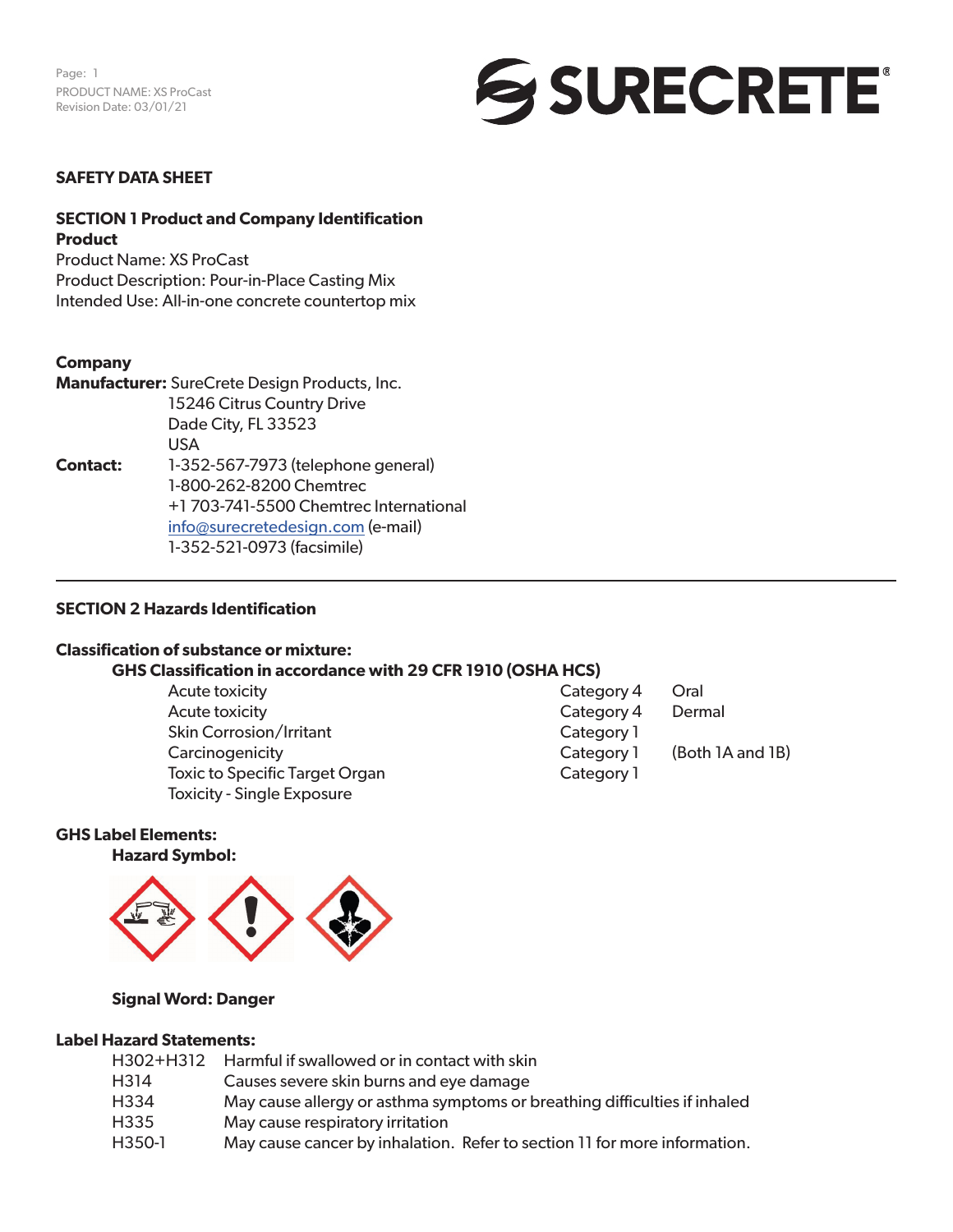Page: 2 PRODUCT NAME: XS ProCast Revision Date: 03/01/21

### SSURECRETE®

#### **Label Precautionary Statements:**

| P202<br>Do not handle until all safety precautions have been read and understood.<br>P260<br>Do not breathe dusts/fume/gas/mist/vapors or spray.<br>P264<br>Wash hands and any exposed area thoroughly after handling.<br>P270<br>Do not eat, drink or smoke while handling this product.<br>P271<br>Use only outdoors or in a well ventilated area.<br>P280 | P201 | Obtain special instructions before use.                                         |
|--------------------------------------------------------------------------------------------------------------------------------------------------------------------------------------------------------------------------------------------------------------------------------------------------------------------------------------------------------------|------|---------------------------------------------------------------------------------|
|                                                                                                                                                                                                                                                                                                                                                              |      |                                                                                 |
|                                                                                                                                                                                                                                                                                                                                                              |      |                                                                                 |
|                                                                                                                                                                                                                                                                                                                                                              |      |                                                                                 |
|                                                                                                                                                                                                                                                                                                                                                              |      |                                                                                 |
|                                                                                                                                                                                                                                                                                                                                                              |      |                                                                                 |
|                                                                                                                                                                                                                                                                                                                                                              |      | Wear protective impervious gloves/OSHA approved eye protection/face protection. |

#### **Response:**

| P301+P310 | If swallowed: Immediately call a Poison Center / doctor.                             |
|-----------|--------------------------------------------------------------------------------------|
|           | P301+P330+P331 If swallowed: Rinse mouth. Do NOT induce vomiting.                    |
| P302+P350 | If on skin: Wash with plenty of soap and water.                                      |
|           | P304+P340 If inhaled: Remove person to fresh air and keep comfortable for breathing. |
|           | P305+P351+P338 If in eyes: Rinse cautiously with water for several minutes.          |
|           | Remove contact lenses, if present and easy to do. Continue rinsing.                  |
| P308+313  | If exposed or concerned: Get medical advice / attention.                             |
| P312      | Call a POISON CENTER/doctor if you feel unwell.                                      |
| P321      | Specific treatment (see on this label)                                               |
| P330      | Rinse mouth.                                                                         |
| P363      | Wash contaminated clothing before reuse.                                             |

#### **Storage:**

| P402 | Store in a dry place.                                                                            |  |
|------|--------------------------------------------------------------------------------------------------|--|
|      | P403+P233 Store in a well-ventilated place. Keep container tightly closed. P405 Store locked up. |  |

#### **Disposal:**

P501 Store separately. Dispose of contents/ container in accordance with local/ regional/national /international regulations.

#### **Other hazards which do not result in classification or are not covered by the GHS:** None known

#### **Hazard Ratings**

|                     | <b>Andrian Propertion</b> | $\bullet$ .<br>ronri | $- -$<br>ייט |
|---------------------|---------------------------|----------------------|--------------|
|                     |                           |                      |              |
| <b>IRAIC</b><br>. . |                           |                      |              |

#### **SECTION 3 Composition / Information on Ingredients**

| Ingredient                          | $CAS \#$   |           | $\%$ (by weight) $\ $ Exposure Limits         |
|-------------------------------------|------------|-----------|-----------------------------------------------|
| Hazardous                           |            |           | <b>OSHA PEL ACGIHTLV</b><br><b>OTHER</b>      |
| #* Microcrystalline Silica (Quartz) | 14808-60-7 | 51.4%     | $\overline{10}$ MG/M3 $\overline{0.05}$ MG/M3 |
| <b>Portland Cement</b>              | 65997-15-1 | 25-35%    | 15 MG/M3 0.05 MG/M3 NUISANCE DUST             |
| Glass Beads                         | 65997-17-3 | 7.5-10.0% | $15\,\text{MG/M3}$ 0.05 MG/M3 NUISANCE DUST   |

 $\overline{\text{A}}$  Chemical(s) that are chronic health hazards. Refer to section 3 for further information.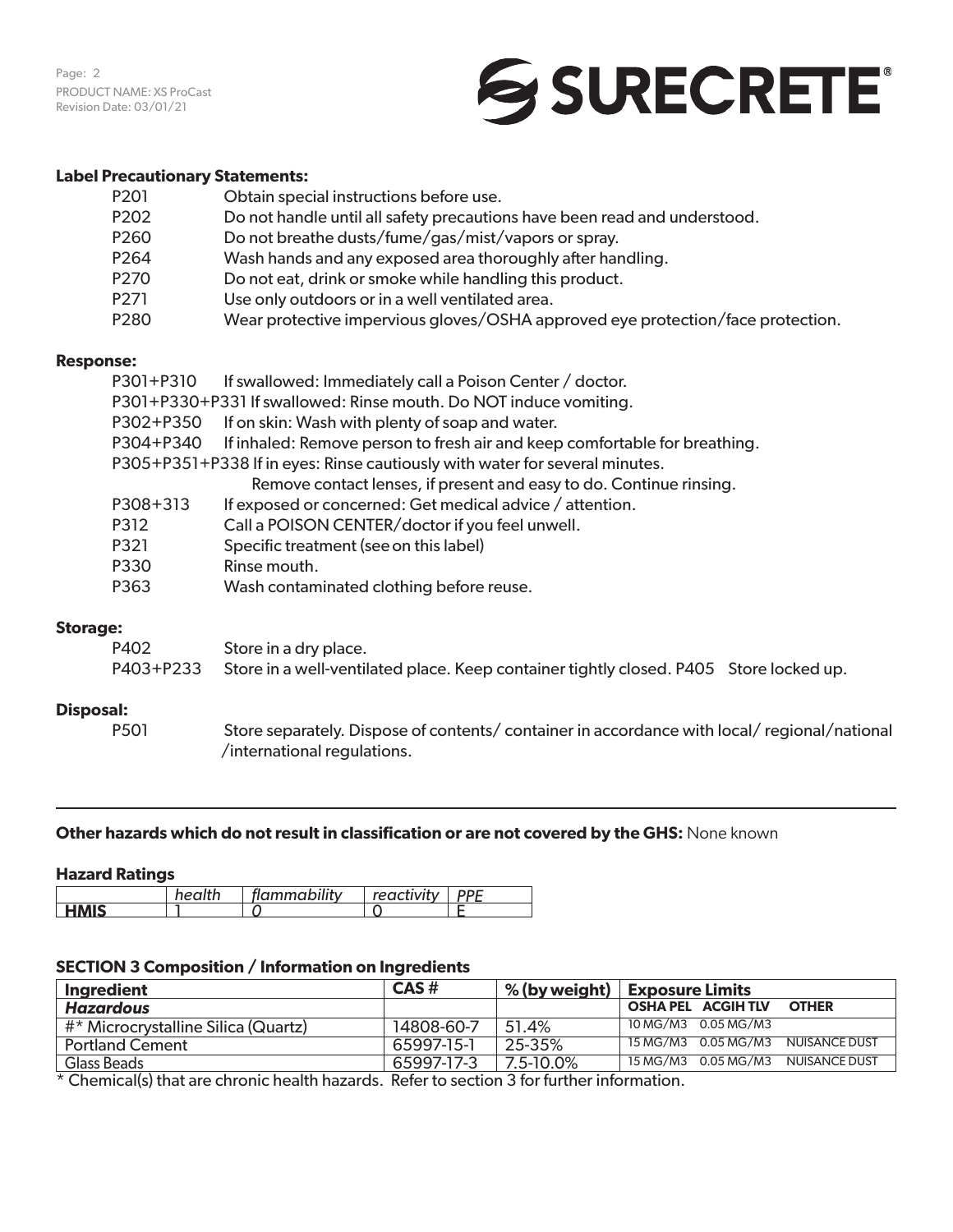## **SURECRETE**

#### **SECTION 4 First Aid Measures PRIMARY ROUTES OF EXPOSURE:**

Skin contact, eye contact, and inhalation.

**EYES:** Flush with large amounts of water for 15 minutes, lifting upper and lower eyelids. If irritation persists seek medical attention.

**SKIN CONTACT:** Wash contaminated area with soap and water. Remove and launder contaminated clothing.

**INGESTION:** If a large amount is ingested, give water or milk and induce vomitting. Seek medical attention.

**INHALATION:** Remove victim to fresh air and provide oxygen if breathing is difficult. If breathing has stopped administer artificial respiration. Seek medical attention if condition persists.

#### **Most important symptoms and effects, both acute and delayed:**

**EYES:** Direct contact with eyes may cause irritation. **SKIN:** Prolonged or repeated contact may cause irritation. **INHALATION:** Brief exposures to nuisance dust concentrations above the 8-hour recommended TLV should pose no acute health problems. **INGESTION:** Not an anticipated route of exposure. Small amounts are not expected to be harmful.

#### **CHRONIC HEALTH EFFECTS:**

Although some components may indicate chronic exposure effects, no effects are anticipated under normal use conditions due to the relatively low proportion in the total mixture.

#### **MEDICAL CONDITIONS GENERALLY AGGRAVATED BY EXPOSURE:**

No known effects on other illnesses.

#### **INDICATION OF IMMEDIATE MEDICAL ATTENTION AND SPECIAL TREATMENT NEEDED:**

Treat symptomatically.

#### **SECTION 5 Fire Fighting Measures SUITABLE EXTINGUISHING MEDIA:**

This product is not a fire hazard in powder or slurry form, special fire fighting procedures or extinguishing media are not applicable

#### **SPECIFIC HAZARDS ARISING FROM THE SUBSTANCE OR MIXTURE:**

None known.

#### **SPECIAL PROTECTIVE EQUIPMENT AND PRECAUTIONS FOR FIRE-FIGHTERS:**

None.

#### **SECTION 6 Accidental Release Measures**

**PERSONAL PRECAUTIONS, PROTECTIVE EQUIPMENT AND EMERGENCY PROCEDURES:** Evacuate area and keep unnecessary and unprotected personnell from entering the spill area. Use proper personal protective equipment listed in section 8.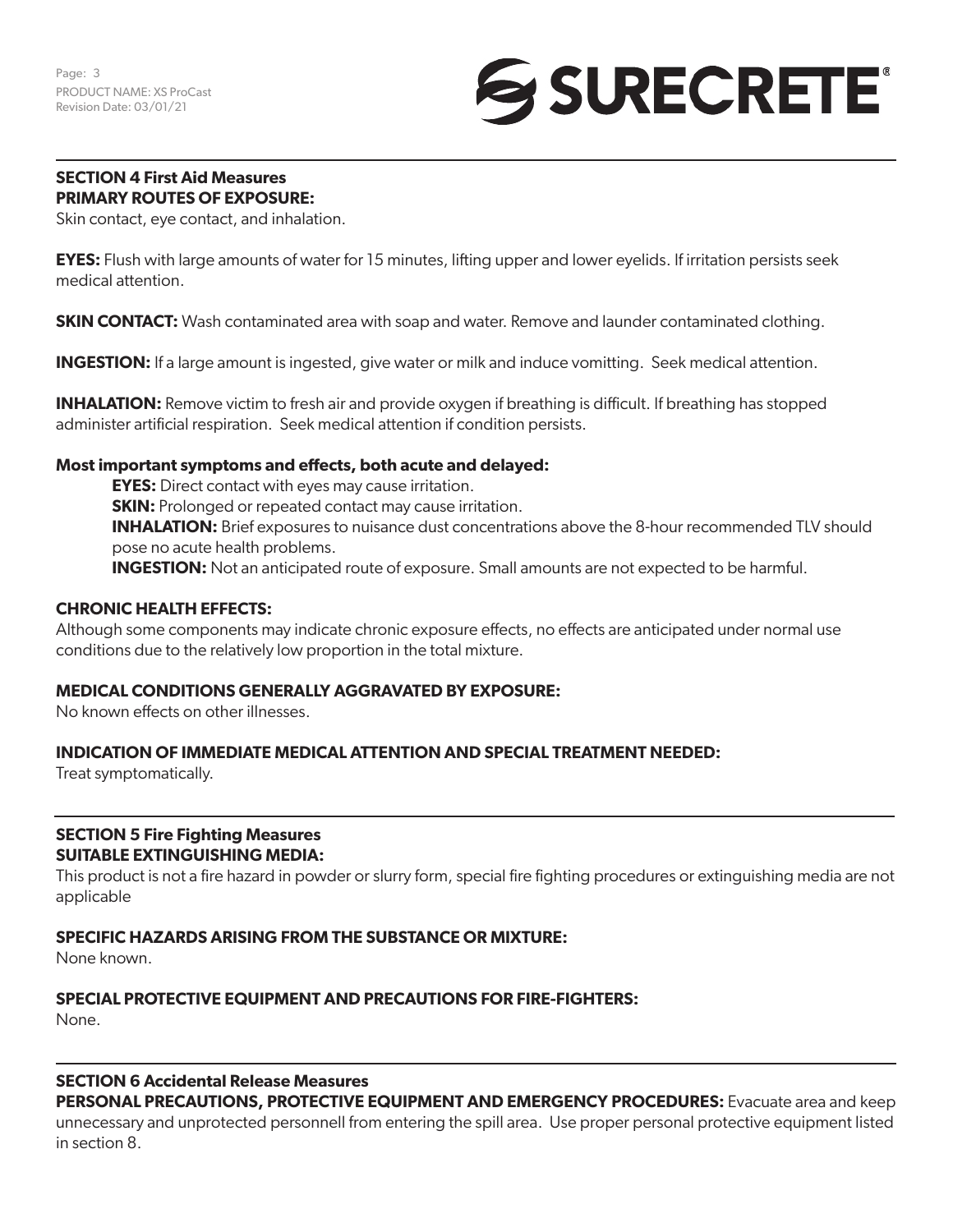Page: 4 PRODUCT NAME: XS ProCast Revision Date: 03/01/21



**ENVIRONMENTAL PRECAUTIONS:** Keep runoff from storm sewars, ditches, streams, lakes and other ground waters and waterways.

#### **METHODS AND MATERIALS FOR CONTAINMENT AND CLEAN UP:**

Contain all spills. This material is not classified as a hazardous waste, substance or toxic pollutant. Collect into suitable contaners and dispose of properly in accordance with all applicable regulations. (See Section 13)

#### **SECTION 7 Handling and Storage PRECAUTIONS FOR SAFE HANDLING:**

Employees who come in contact with this material must be trained in accordance to 1910.1200 of the Hazard Communicatin Standard. Wear chemical resistant gloves and protective clothing to minimize contact. The use of respiratory protection is advised when spraying because of mist and dust overspray.

#### **PRECAUTIONS FOR SAFE STORAGE:**

No special requirements.

#### **OTHER PRECAUTIONS:**

All empty containers should be disposed of in an environmentally safe manner in accordance with all governmental regulations.

#### **SECTION 8 Exposure Control / Personal Protection CONTROL PARAMETERS: SEE SECTION 3 FOR OCCUPATIONAL EXPOSURE LIMIT VALUES**

**ENGINEERING CONTROLS:** General room ventilation is adequate.

#### **PERSONAL PROTECIVE EQUIPMENT: RESPIRATORY PROTECTION:**

No special requirements under normal use conditions. In confined areas, or areas with poor ventilation, engineering controls should be used to minimize exposure. Use NIOSH/MSHA approved respirator if conditions warrant.

#### **PROTECTIVE GLOVES:**

Prevent prolonged or repeated contact by wearing chemical resistant gloves and other appropriate protective clothing. Launder contaminated clothing before reuse.

#### **EYE PROTECTION:**

Wear safety glasses to reduce eye contact potential. Chemical safety goggles (ANSI Z87.1 or approved equivalent) are appropriate if splashing is likely. Eye washes must be available where eye contact can occur.

#### **OTHER PROTECTIVE CLOTHING OR EQUIPMENT:**

A source of clean water should be available for flushing eyes and skin. Showers should be available if larger spills are possible.

#### **WORK/HYGIENIC PRACTICES:**

Efforts should be made to minimize contact and spills. Always wash hands before eating, drinking, or smoking. Clean up spills promptly. Follow OSHA and company guidelines.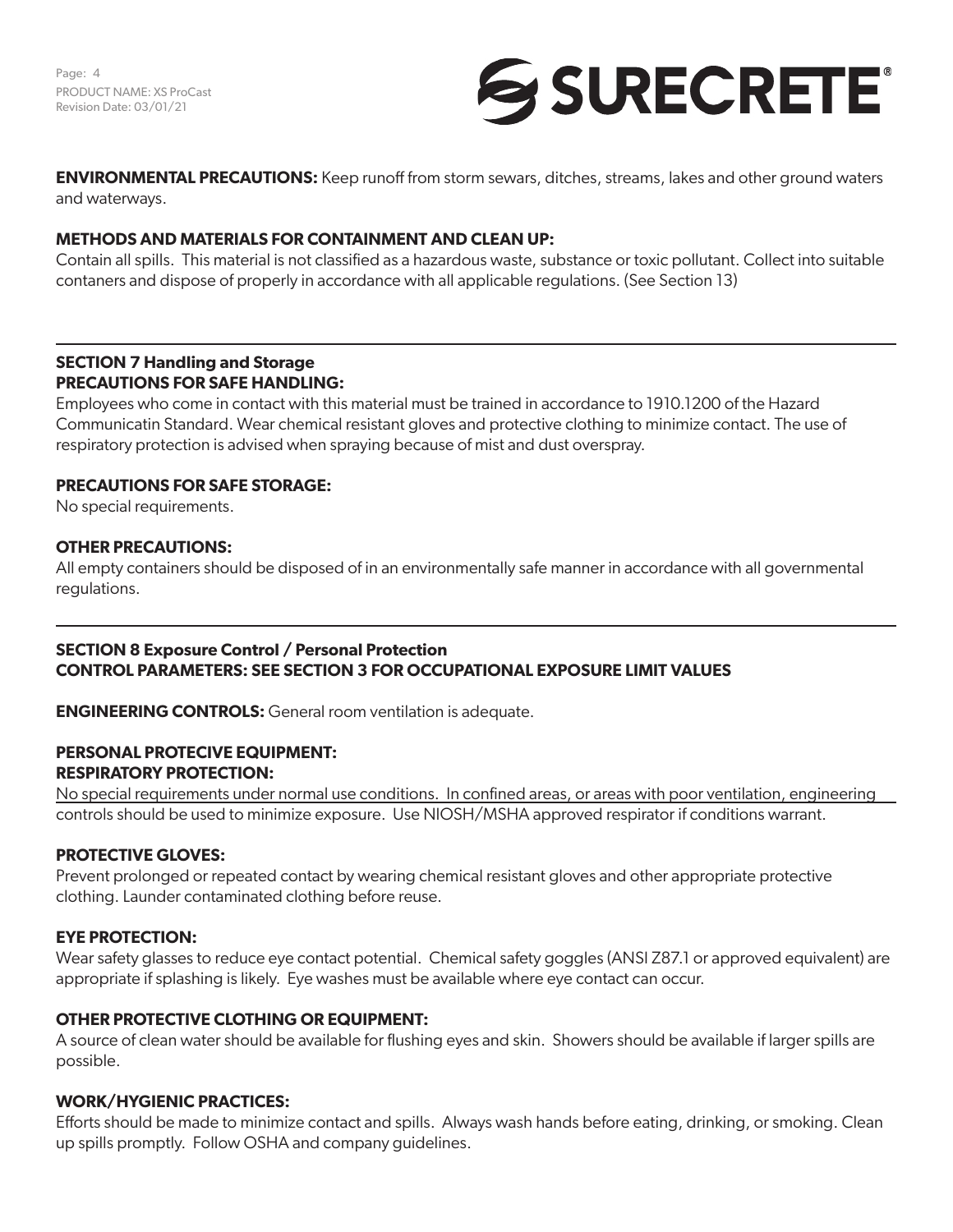Page: 5 PRODUCT NAME: XS ProCast Revision Date: 03/01/21

# SURECRETE®

#### **SECTION 9 Physical and Chemical Properties General**

| Appearance/Physical State:             | Solid (powder)       |
|----------------------------------------|----------------------|
| Odor:                                  | Odorless             |
| Odor Threshold:                        | Not measured         |
| Melting/Freezing Point:                | Not determined       |
| Specific Gravity (H <sub>2</sub> O=1): | 2.8                  |
| <b>Evaporation Rate:</b>               | Not determined       |
| <b>Flash Point:</b>                    | N/A                  |
| <b>Upper Explosion Limit:</b>          | N/A                  |
| Lower Explosion Limit:                 | N/A                  |
| <b>Decomposition Temperature:</b>      | Not available        |
| Coating V.O.C.:                        | 0 g/I (0.0 lb/gal)   |
| Color:                                 | White                |
| pH:                                    | Not determined       |
| Solubility in Water:                   | Insoluble/Negligable |
| <b>Boiling Point/Range:</b>            | n/a                  |
| <b>Vapor Density:</b>                  | Greater than air     |
| Flammability:                          | Not determined       |
| Vapor Pressure:                        | Not determined       |
| <b>Auto-Ignition Coefficient:</b>      | Not available        |
| Viscosity:                             | Not determined       |

#### **SECTION 10 Stability and Reactivity**

**REACTIVITY:** Will not occur.

#### **CHEMICAL STABILITY:**

Stable under normal conditions and handling.

#### **POSSIBILITY OF HAZARDOUS REACTIONS:**

No hazardous reactions if stored and handled as prescribed/indicated.

#### **CONDITIONS TO AVOID:**

None known

#### **INCOMPATIBLE MATERIALS:**

None known.

#### **HAZARDOUS DECOMPOSITION OR BYPRODUCTS:**

Reacts with acids to liberate Carbon Dioxide.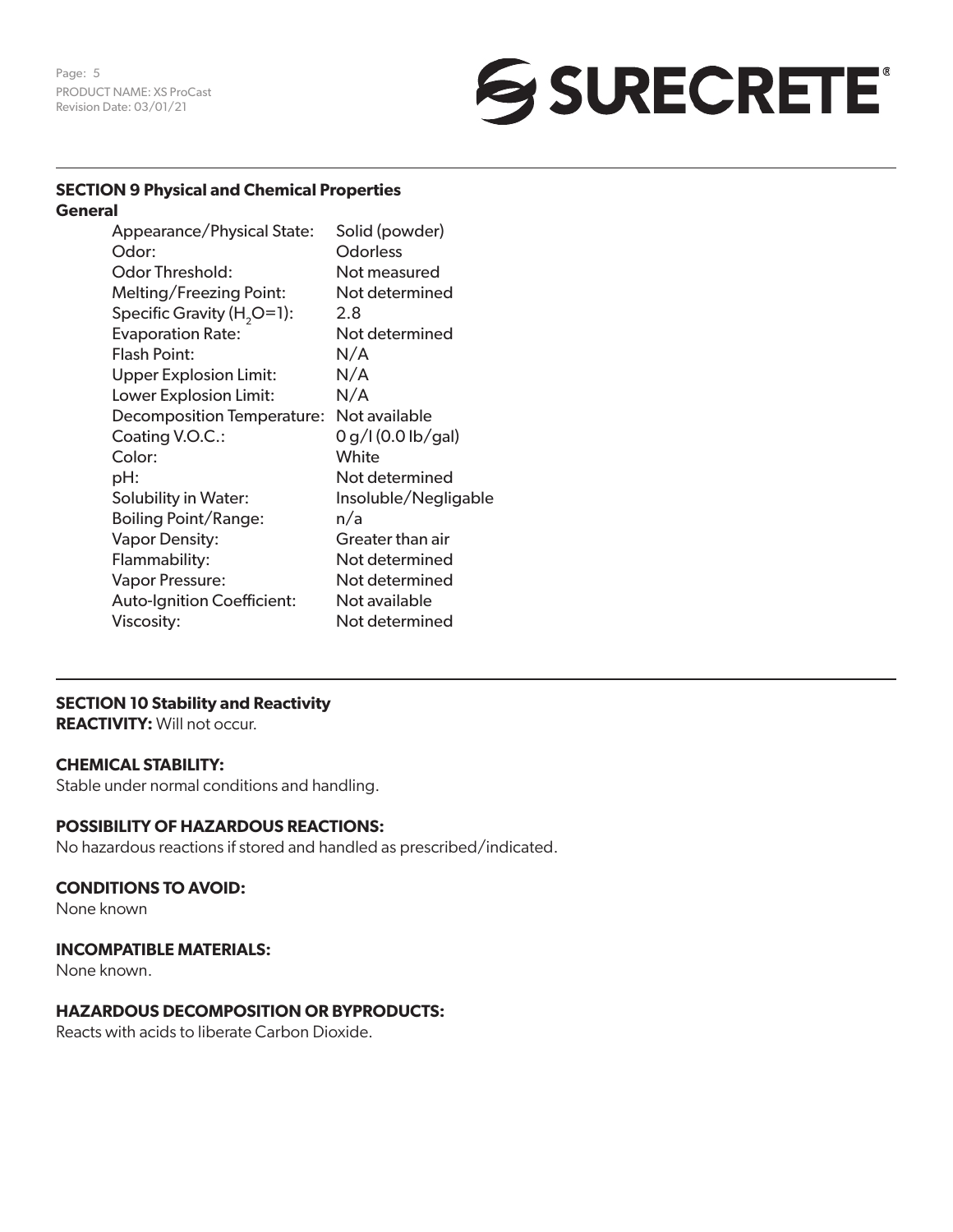Page: 6 PRODUCT NAME: XS ProCast Revision Date: 03/01/21



#### **SECTION 11 Toxicological Information SENSITIZATION:**

None known.

#### **CARCINOGENICITY:**

The indicated chemical(s) is listed by ICGIH, NTP, or OSHA as a known human carcinogen (See section 2). IARC has classified respirable crystalline silica in the form of quartz or cristobalite as a group 1 carcinogen. NTP classifies respirable crystalline silica as "reasonably anticipated to be a carcinogen". Because this product is a free flowing liquid, dust inhalation is not an expected route of exposure.

#### **REPRODUCTIVE TOXICITY:**

There is no data available to indicate any components present at greater than 0.1% may present reproductive toxicity.

#### **TERATOGENICITY (BIRTH DEFECTS):**

There is no data available to indicate any components present at greater than 0.1% may cause birth defects.

#### **MUTAGENICITY:**

There is no data to indicate that any component present at greater than 0.1% will alter DNA.

### **SECTION 12 Ecological Information**

**ECOTOXICITY:** No data available.

#### **PERSISTENCE AND DEGRADABILITY:**

Not readily degradable.

#### **BIOACCUMULATIVE POTENTIAL:**

No data available.

#### **MOBILITY IN SOIL:**

No data available.

**OTHER ADVERSE EFFECTS:** Although no information is available for this specific product mixture, individual components may by themselves may have ecological affects.

#### **SECTION 13 Disposal Considerations**

This product does not meet the definition of hazardous waste under the U.S. EPA Hazardous Waste Regulations 40 CFR 261, however, state and local regulations may be more restrictive. Coagulate the emulsion by the stepwise addition of ferric chloride and lime. Remove the clear supernatant and flush to a chemical sewer. Incinerate liquid and contaminated solids in accordance with local, state, and federal regulations.